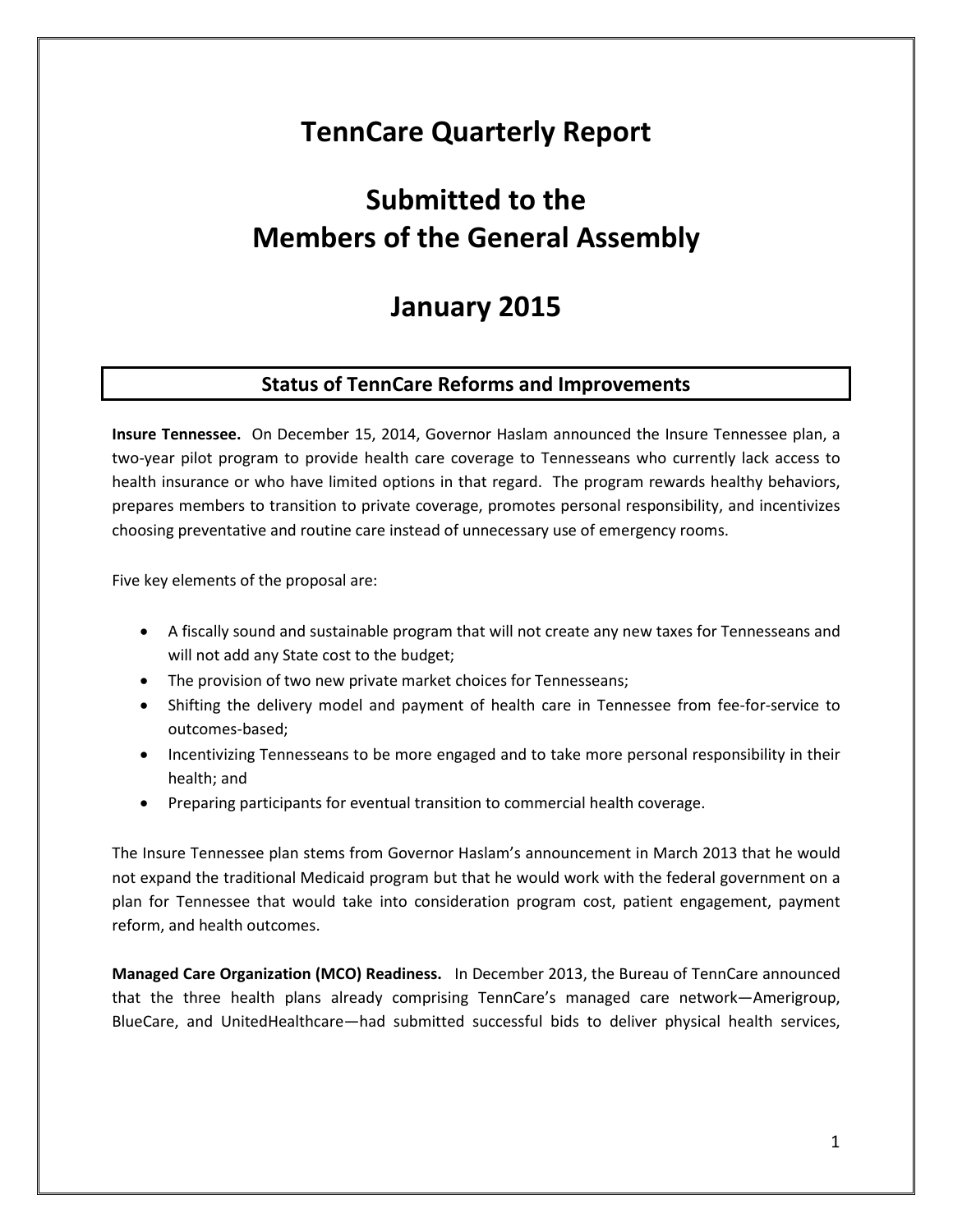behavioral health services, and Long-Term Services and Supports (LTSS) $<sup>1</sup>$  $<sup>1</sup>$  $<sup>1</sup>$  in all three of Tennessee's</sup> grand regions beginning on January 1, 2015. During the October-December 2014 quarter, TennCare continued to coordinate with the MCOs to ensure a seamless transition to this statewide service delivery model.

One of the most important elements of this preparation was the mailing of notification letters to individuals (approximately one-third of the TennCare population) who would be transferred from one MCO to another beginning on January 1, 2015. The notices, which were mailed on November 14, 2014, provided enrollees both the name of the new plan and instructions for remaining with their current plan if preferred. Complementing this effort were joint TennCare-MCO workgroups tasked with ensuring that the transfer of enrollee data—such as treatment histories, claims histories, scheduled (including reoccurring) non-emergent transportation trips, and impending surgery dates—that accompanied MCO reassignments was managed properly. TennCare carefully monitored the MCOs' activity to ensure that all applicable standards regarding data transfers were met and that all appropriate safeguards were observed.

Additionally, the Bureau conducted a total of six site visits in November and December to evaluate each plan's readiness to deliver behavioral health services and long-term services and supports in all three regions. Findings from the visits confirmed that the MCOs were adequately prepared for statewide implementation on January 1, 2015.

**Budget Presentation.** On December 5, 2014, three members of TennCare's executive staff—Director Darin Gordon, Deputy Director and Chief of Staff Dr. Wendy Long, and Chief Financial Officer Casey Dungan—presented the Fiscal Year 2016 proposed budget for the Division of Health Care Finance and Administration (HCFA) to Governor Bill Haslam, Finance and Administration Commissioner Larry Martin, Budget Director David Thurman, and Chief Operating Officer Greg Adams.

The presentation document itself, which is available on HCFA's website at [http://tn.gov/tenncare/forms/HCFAbudgetFY16.pdf,](http://tn.gov/tenncare/forms/HCFAbudgetFY16.pdf) concisely summarizes the manner in which TennCare has been able to deliver quality care and achieve high levels of member satisfaction while continuing to control inflationary growth. Evidence of these achievements as highlighted by the presentation includes the following:

- Improvement in 81 percent of the 47 HEDIS (Healthcare Effectiveness Data and Information Set) measures tracked since 2007;
- High rankings for TennCare health plans at regional and national levels;

<span id="page-1-0"></span> $<sup>1</sup>$  It should be noted that there is more than one type of LTSS program. LTSS programs serving persons who are</sup> elderly or who have physical disabilities are included in the menu of services offered by the MCOs. LTSS programs serving persons who have intellectual or developmental disabilities are operated outside the TennCare Demonstration, although the persons who receive these services are also members of TennCare and receive their physical health and behavioral health services through the MCOs.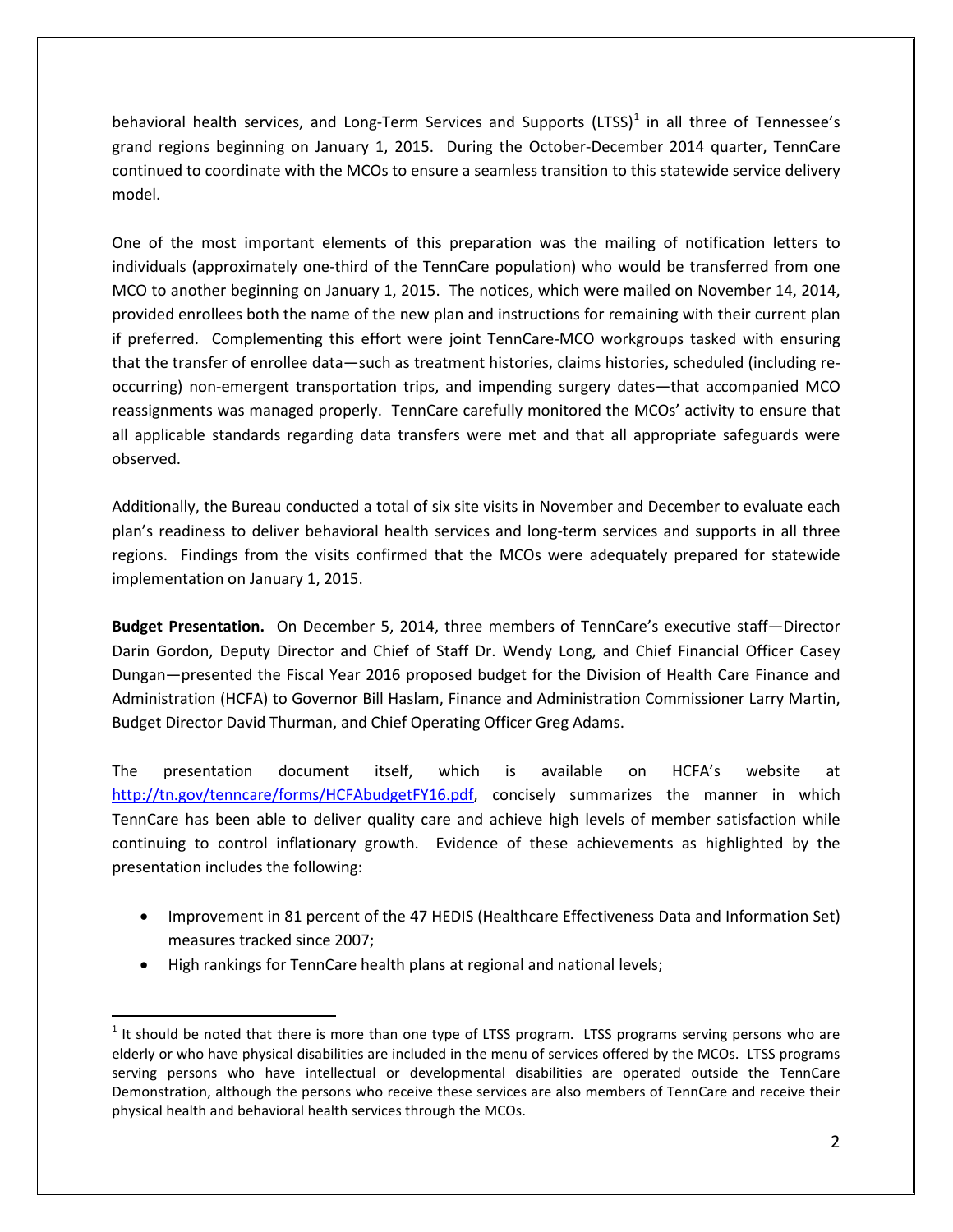- Enrollee satisfaction levels above 90 percent for several years in a row (including 93 percent in 2014); and
- Medical inflation levels less than half of those of commercial insurance programs and of Medicaid programs nationally.

A portion of the presentation was devoted to the opportunities and challenges faced by Tennessee as a result of Medicaid eligibility changes instituted by the Affordable Care Act. Despite the ongoing difficulties in development of the Tennessee Eligibility Determination System (TEDS) and in enrollment of eligible individuals through the Federally Facilitated Marketplace (FFM), HCFA successfully added more than 120,000 people to the TennCare program during Calendar Year 2014. (As detailed below under the heading of "Number of Recipients on TennCare and Costs to the State," total enrollment as of December 2014 stood at 1,345,574 individuals.)

As Governor Haslam had requested of all State agencies, HCFA included within its budget presentation a proposal for reducing expenditures by seven percent. Potential cost-controlling measures ranged from reduced provider reimbursement rates and implementation of a limit on enrollment in CHOICES Group 3 to elimination of the hospice benefit, discretionary hospital grants, and the perinatal grant program.

Touching on the system of payment and delivery system reform that TennCare is pursuing, as well as the challenges posed by various cost drivers, the presentation laid out the environment in which HCFA will operate for years to come.

**Beneficiary Survey.** Every year since 1993, the Center for Business and Economic Research (CBER) at the University of Tennessee in Knoxville has conducted a survey of Tennessee citizens—TennCare enrollees, individuals with private insurance, and uninsured individuals alike—to assess their opinions about health care. Respondents provide feedback on a range of topics, including demographics (age, household income, family size, etc.), perceptions of quality of care received, and behavior relevant to health care (the type of provider from whom an individual is most likely to seek initial care, the frequency with which care is sought, etc.).

On November 17, 2014, CBER published a summary of the results of the most recent survey entitled "The Impact of TennCare: A Survey of Recipients 2014." Although the findings of a single survey must be viewed in context of long-term trends, a number of results from the report were noteworthy:

- 93 percent of respondents covered by TennCare expressed satisfaction with the quality of care they had received. This level of satisfaction—the sixth straight year above 90 percent—is tied for the third highest in the program's history.
- The percentage of respondents classifying themselves as uninsured fell to 7.2 percent, a 25 percent decline from 2013's result. Likewise, the percentage of respondents classifying their children as uninsured fell to 2.4 percent, a 35 percent decline from 2013's result.
- Only 1 percent of respondents covered by TennCare reported that they sought initial medical care for their children at the hospital instead of at a doctor's office or clinic. This figure is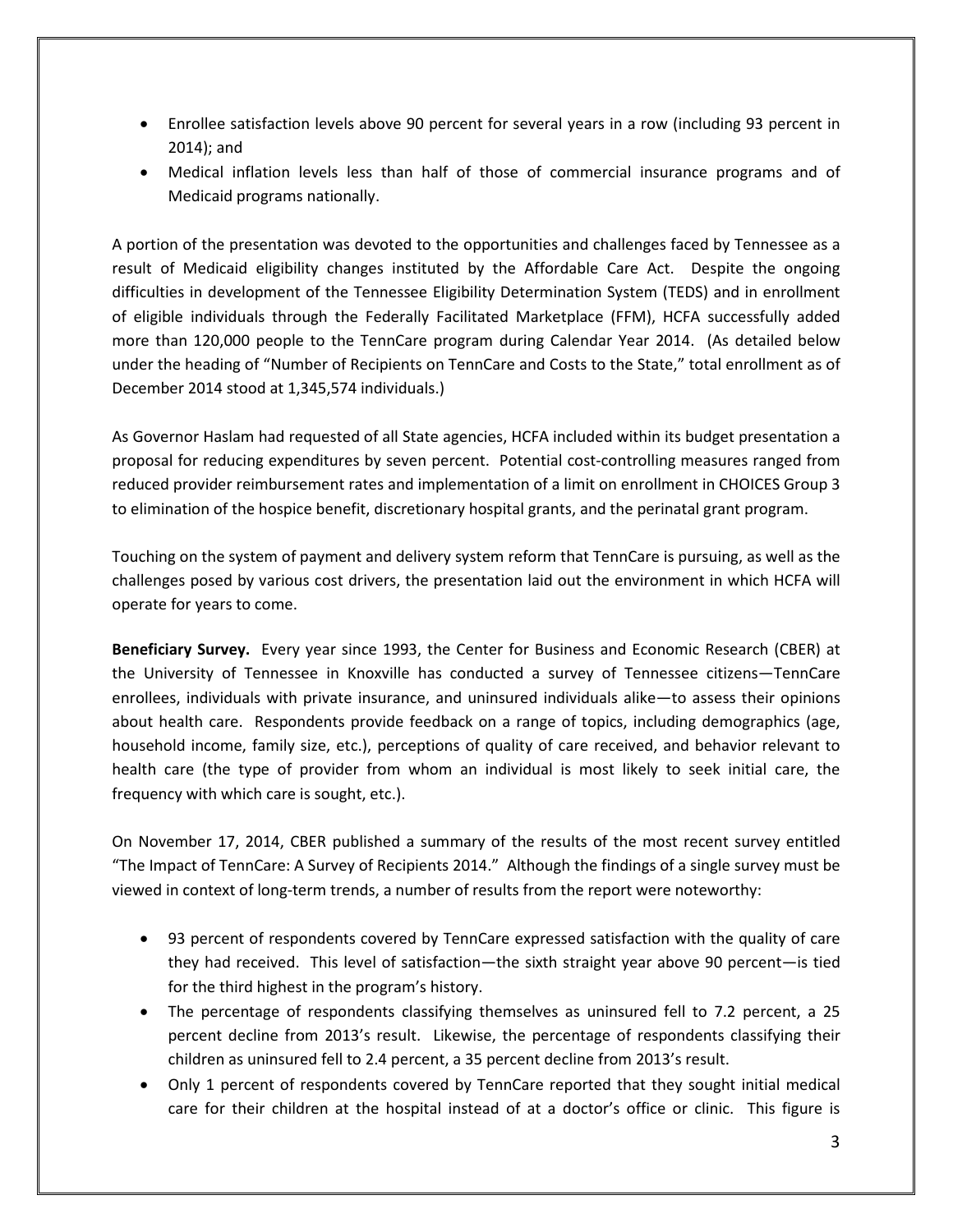significant because seeking initial care at the emergency room (in the absence of an emergency) is less cost-effective than seeking this care at a doctor's office or clinic. Redirection of enrollees to the most cost-effective source of care is a primary objective of a managed care program, and the evidence suggests that TennCare has been successful in meeting this goal.

In summary, the report notes, "TennCare continues to receive positive feedback from its recipients, with 93 percent reporting satisfaction with the program, indicating TennCare is providing medical care in a satisfactory manner and up to the expectations of those it serves." The report is available online at [http://cber.bus.utk.edu/tncare/tncare14.pdf.](http://cber.bus.utk.edu/tncare/tncare14.pdf)

*Wilson v. Gordon.* In July 2014, attorneys with the Tennessee Justice Center, the Southern Poverty Law Center, and the National Health Law Program filed a class action lawsuit against TennCare, the Tennessee Department of Finance and Administration, and the Tennessee Department of Human Services. The suit alleged a variety of flaws in the enrollment process TennCare had been using since January 1, 2014. Attorneys representing the State, however, pointed out that this process had been approved by the federal government and that more than 125,000 applications for TennCare coverage had been approved in the first eight months of 2014 alone.

These arguments were heard in the U.S. District Court for the Middle District of Tennessee by Judge Todd Campbell, who subsequently granted class action status to the suit and issued a preliminary injunction requiring the State to provide an opportunity for a fair hearing on any delayed adjudications. These "delay hearings" are required to be held within 45 days (or 90 days in disability cases) after a class member requests such a hearing and provides proof that an application was filed. TennCare took immediate action to comply with Judge Campbell's rulings but also filed an appeal with the U.S. Court of Appeals for the Sixth Circuit in Cincinnati.

During the October-December 2014 quarter, two additional developments in the case occurred. At the District Court level, Magistrate Judge John Bryant entered a Protective Order on November 3, 2014, based on a joint motion by Plaintiffs and Defendants. The purpose of the Order was to ensure that any confidential information regarding TennCare applicants used within the course of the *Wilson* matter be protected. At the Court of Appeals level, the State filed its Opening Brief on November 26, 2014 (followed by the filing of a corrected Opening Brief on December 2, 2014). The brief outlined the State's position in the *Wilson* suit, including the basis for vacating or reversing Judge Campbell's preliminary injunction.

**Incentives for Providers to Use Electronic Health Records.** The Electronic Health Records (EHR) Incentive Program is a partnership between federal and state governments that grew out of the Health Information Technology for Economic and Clinical Health (HITECH) Act. The purpose of the program is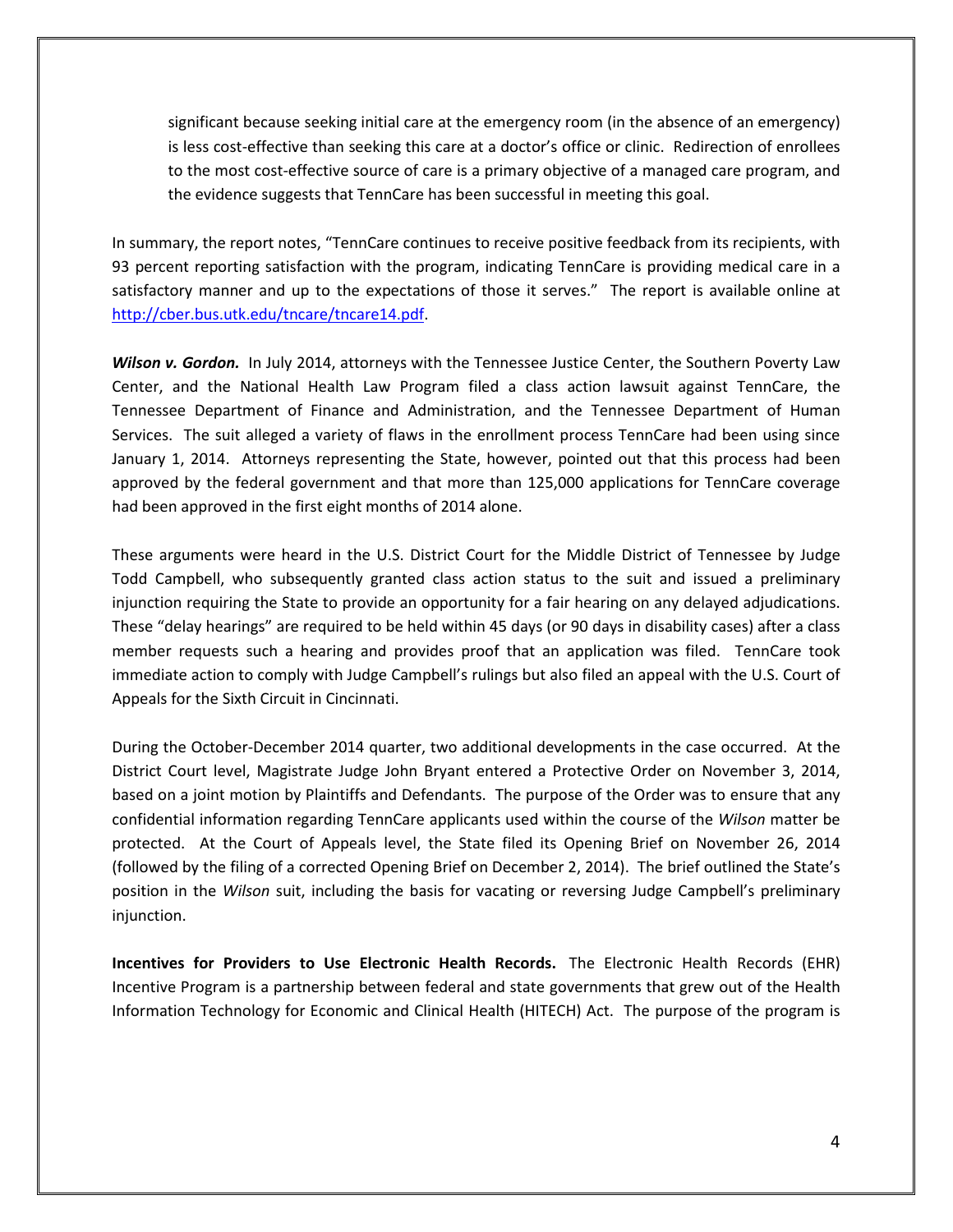to provide financial incentives to Medicaid providers<sup>[2](#page-4-0)</sup> to replace outdated, often paper-based approaches to medical record-keeping with electronic systems that meet rigorous certification criteria and that can improve health care delivery and quality. The federal government provides 100 percent of the funding for the incentive payments and 90 percent of the administrative costs.

Currently, Medicaid providers may qualify for the following types of payments:

- First-year payments to providers (eligible hospitals or practitioners) who either
	- o Adopt, implement, or upgrade to certified EHR technology capable of meeting "meaningful use" in accordance with CMS standards, or
	- o Achieve meaningful use of certified EHR technology for any period of 90 consecutive days;
- Second-year payments to providers who have received first-year payments and who achieved meaningful use for a subsequent period of 90 consecutive days;
- Third-year and fourth-year payments to providers who continue to demonstrate meaningful use.

EHR payments made by TennCare during the October-December 2014 quarter as compared with payments made throughout the life of the program appear in the table below:

| <b>Payment Type</b>  | <b>Number of Providers</b>     | <b>Quarterly Amount</b> | <b>Cumulative Amount</b> |
|----------------------|--------------------------------|-------------------------|--------------------------|
|                      | <b>Paid During the Quarter</b> | Paid (Oct-Dec 2014)     | <b>Paid to Date</b>      |
| First-year payments  | $146^{3}$                      | \$4,208,453             | \$148,051,502            |
| Second-year payments | 68                             | \$5,222,234             | \$46,047,222             |
| Third-year payments  | 53                             | \$749,349               | \$5,143,483              |
| Fourth-year payments |                                | \$68,000                | \$68,000                 |

Technical assistance activities, outreach efforts, and other EHR-related projects conducted by Bureau staff during the quarter included:

- Participation throughout the quarter in three Southeast Regional Collaboration for HIT/HIE (SERCH) calls;
- Telephone assistance throughout the quarter for eligible professionals attesting to Meaningful Use (with particular emphasis on the EHR final rule that took effect on October 1, 2014);

<span id="page-4-0"></span> $<sup>2</sup>$  CMS allows two types of providers to participate in the Medicaid EHR Incentive Program: medical professionals</sup> (physicians, nurse practitioners, certified nurse midwives, dentists, and certain kinds of physician assistants) and hospitals (acute care hospitals, critical access hospitals, and children's hospitals).<br><sup>3</sup> Of the 146 providers receiving first-year payments in the October-December 2014 quarter, 6 earned their  $\overline{a}$ 

<span id="page-4-1"></span>incentives by successfully attesting to meaningful use of EHR technology in their first year of participation in the program.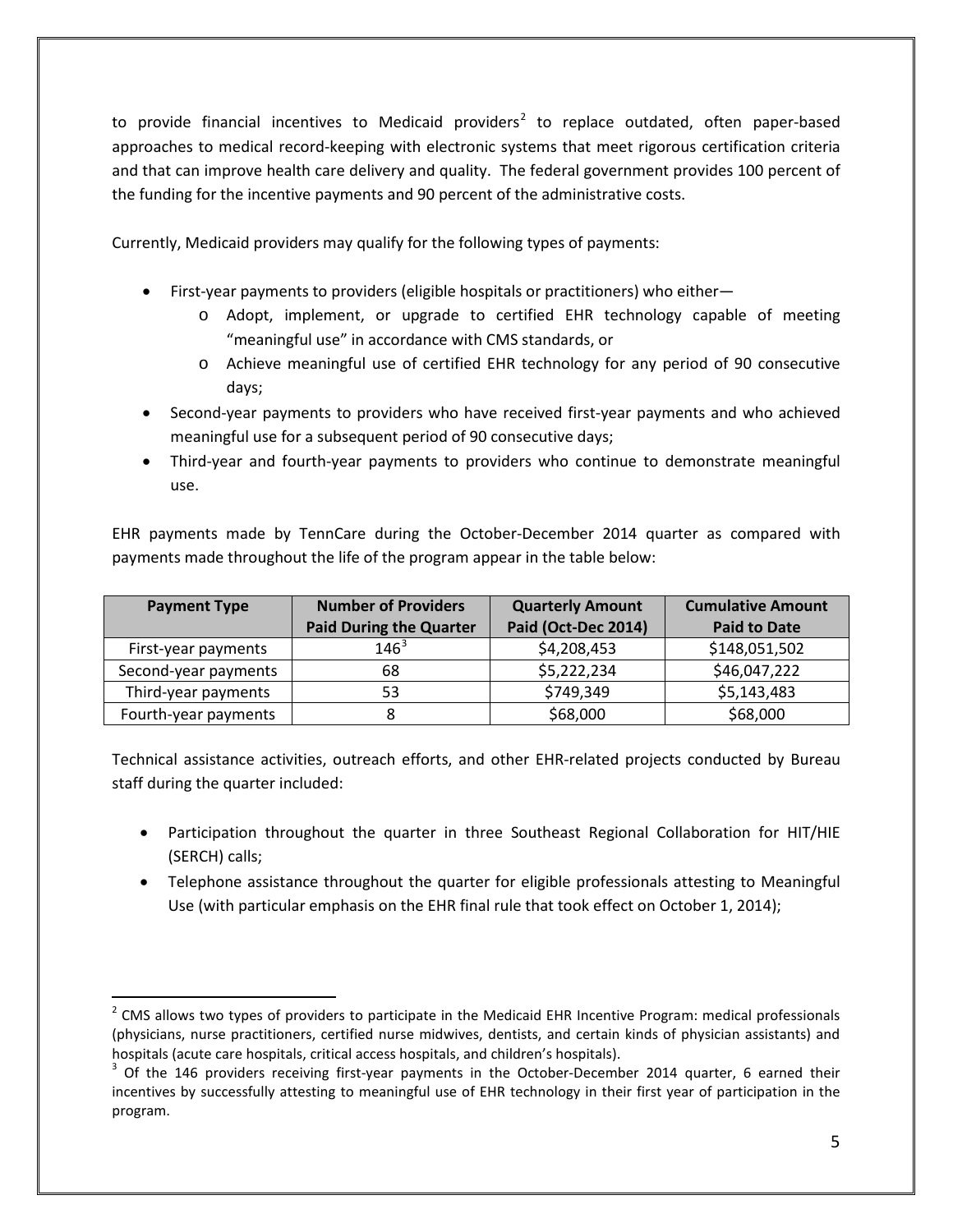- Attendance at six Tennessee Medical Association workshops in October 2014, during which information was furnished to providers from the Chattanooga, Jackson, Kingsport, Knoxville, Memphis, and Nashville areas;
- Hosting an information booth at the Tennessee Academy of Family Physicians Conference in Gatlinburg in October 2014;
- Hosting a webinar entitled "CMS 2014 CEHRT Flexibility Rule Implementation in Tennessee" on December 18, 2014 (a pdf version of which is available online at [http://www.tnrec.org/wp](http://www.tnrec.org/wp-content/uploads/Final-2014Rule-Change-in-PIPP.pdf)[content/uploads/Final-2014Rule-Change-in-PIPP.pdf\)](http://www.tnrec.org/wp-content/uploads/Final-2014Rule-Change-in-PIPP.pdf);
- Responding to more than 500 inquiries submitted to the EHR Meaningful Use email box;
- Monthly newsletters distributed by the Bureau's EHR ListServ; and
- A quarterly reminder issued through the Provider Incentive Payment Program ("PIPP") system to Tennessee providers who had registered at the federal level but who have not registered or attested at the state level.

TennCare continues to schedule EHR workshops with a variety of provider organizations to maintain the momentum of the program.

**Public Forum on the TennCare Demonstration.** In compliance with the federal regulation at 42 CFR § 431.420(c) and the terms of its Demonstration agreement with CMS, TennCare hosted a public forum in the downtown branch of the Nashville Public Library on December 17, 2014. The purpose of the forum was to provide members of the public an opportunity to comment on the progress of the TennCare Demonstration project, which has delivered Medicaid services to eligible Tennesseans under a managed care model since 1994.

The December 17 open meeting was not the only avenue through which feedback could be offered. Notice of the forum, which appeared on the TennCare website, included an email address, a physical address, and a dedicated phone line at which comments would be accepted. Although the Bureau received no comments through any of these outlets, additional opportunities to assess the TennCare Demonstration will be available, as TennCare is required to convene a forum on this subject each year for the foreseeable future.

**Essential Access Hospital (EAH) Payments.** The TennCare Bureau continued to make EAH payments during the October-December 2014 quarter. EAH payments are made from a pool of \$100 million (\$34,935,000 in State dollars) appropriated by the General Assembly and funded by the hospital assessment fee.

The methodology for distributing these funds specifically considers each hospital's relative contribution to providing services to TennCare members, while also acknowledging differences in payer mix and hospitals' relative ability to make up TennCare losses. Data from the Hospital Joint Annual Report is used to determine hospitals' eligibility for these payments. Eligibility is determined each quarter based on each hospital's participation in TennCare. In order to receive a payment for the quarter, a hospital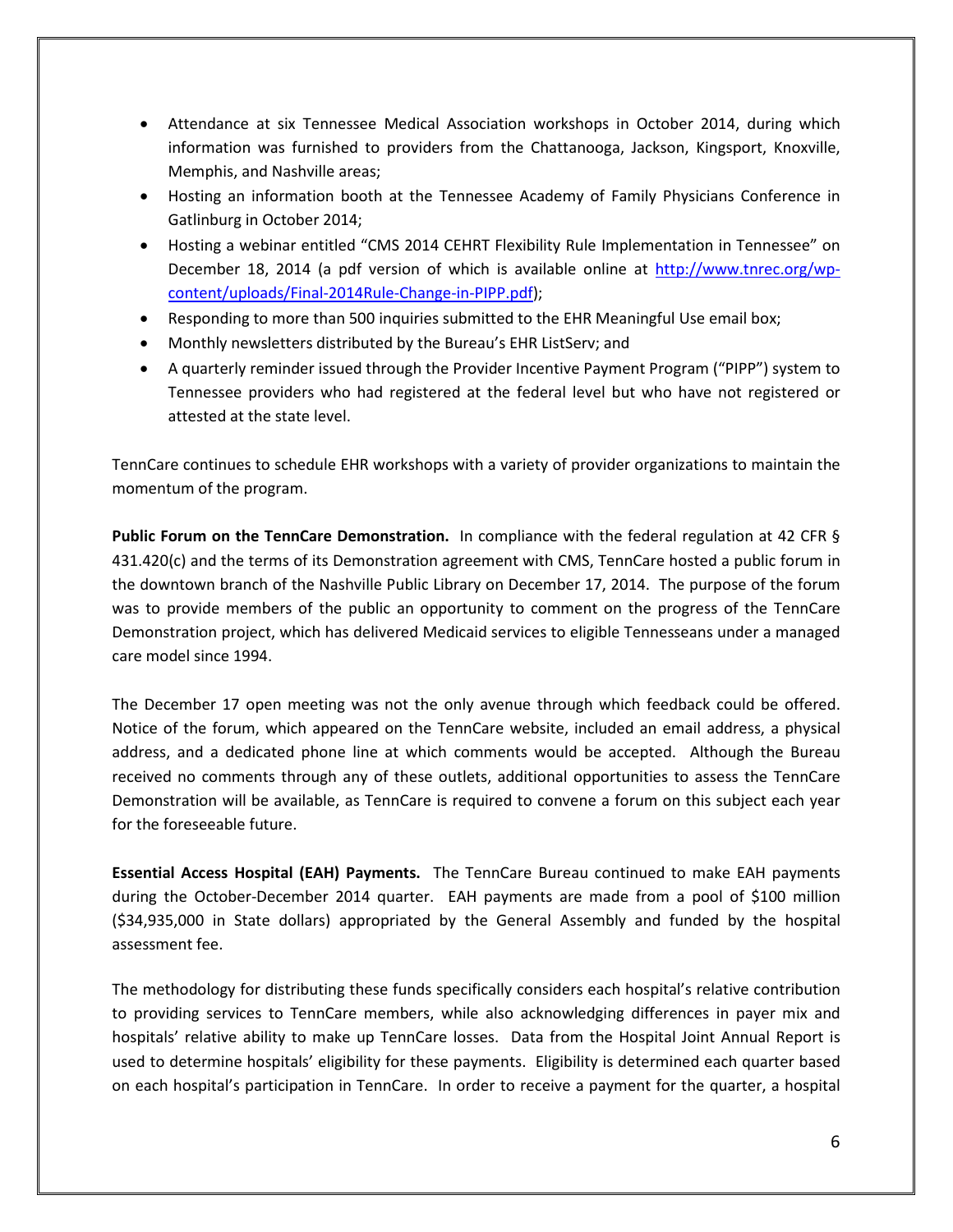must be a contracted provider with TennCare Select and at least one other Managed Care Organization (MCO), and it must have contracted with TennCare Select for the entire quarter that the payment represents. Excluded from the Essential Access Hospital payments are Critical Access Hospitals, which receive cost-based reimbursement from the TennCare program and, therefore, are not included, and the four State mental health institutes.

The Essential Access Hospital payments made during the second quarter of State Fiscal Year 2015 for dates of service during the first quarter are shown in the table below.

| <b>Hospital Name</b>                         | County                   | <b>EAH Second Quarter FY</b><br>2015 |
|----------------------------------------------|--------------------------|--------------------------------------|
| Regional Medical Center at Memphis           | Shelby County            | \$3,363,349                          |
| Vanderbilt University Hospital               | Davidson County          | \$3,180,780                          |
| <b>Erlanger Medical Center</b>               | <b>Hamilton County</b>   | \$2,696,914                          |
| University of Tennessee Memorial Hospital    | <b>Knox County</b>       | \$1,447,794                          |
| Johnson City Medical Center (with            |                          |                                      |
| Woodridge)                                   | <b>Washington County</b> | \$1,211,056                          |
| LeBonheur Children's Medical Center          | <b>Shelby County</b>     | \$711,392                            |
| Parkridge Medical Center (with Parkridge     |                          |                                      |
| Valley)                                      | <b>Hamilton County</b>   | \$683,452                            |
| Metro Nashville General Hospital             | Davidson County          | \$600,107                            |
| Jackson - Madison County General Hospital    | <b>Madison County</b>    | \$543,086                            |
| East Tennessee Children's Hospital           | <b>Knox County</b>       | \$538,608                            |
| Methodist Healthcare - Memphis Hospitals     | <b>Shelby County</b>     | \$510,521                            |
| Methodist Healthcare - South                 | <b>Shelby County</b>     | \$490,173                            |
| Saint Jude Children's Research Hospital      | <b>Shelby County</b>     | \$417,035                            |
| University Medical Center (with McFarland)   | <b>Wilson County</b>     | \$384,958                            |
| Saint Thomas Midtown Hospital                | Davidson County          | \$353,475                            |
| TriStar Skyline Medical Center (with Madison |                          |                                      |
| Campus)                                      | Davidson County          | \$336,518                            |
| Wellmont - Holston Valley Medical Center     | <b>Sullivan County</b>   | \$303,633                            |
| Fort Sanders Regional Medical Center         | <b>Knox County</b>       | \$294,879                            |
| <b>TriStar Centennial Medical Center</b>     | Davidson County          | \$270,886                            |
| Methodist Healthcare - North                 | <b>Shelby County</b>     | \$252,167                            |
| Saint Francis Hospital                       | <b>Shelby County</b>     | \$244,781                            |
| Parkridge East Hospital                      | <b>Hamilton County</b>   | \$229,155                            |
| Maury Regional Hospital                      | <b>Maury County</b>      | \$228,346                            |
| Parkwest Medical Center (with Peninsula)     | <b>Knox County</b>       | \$222,830                            |
| Saint Thomas Rutherford Hospital             | <b>Rutherford County</b> | \$222,814                            |
| Pathways of Tennessee                        | <b>Madison County</b>    | \$216,560                            |
| Wellmont - Bristol Regional Medical Center   | <b>Sullivan County</b>   | \$209,676                            |
| Cookeville Regional Medical Center           | <b>Putnam County</b>     | \$193,294                            |
| Ridgeview Psychiatric Hospital and Center    | <b>Anderson County</b>   | \$193,264                            |

### **Essential Access Hospital Payments for the Quarter**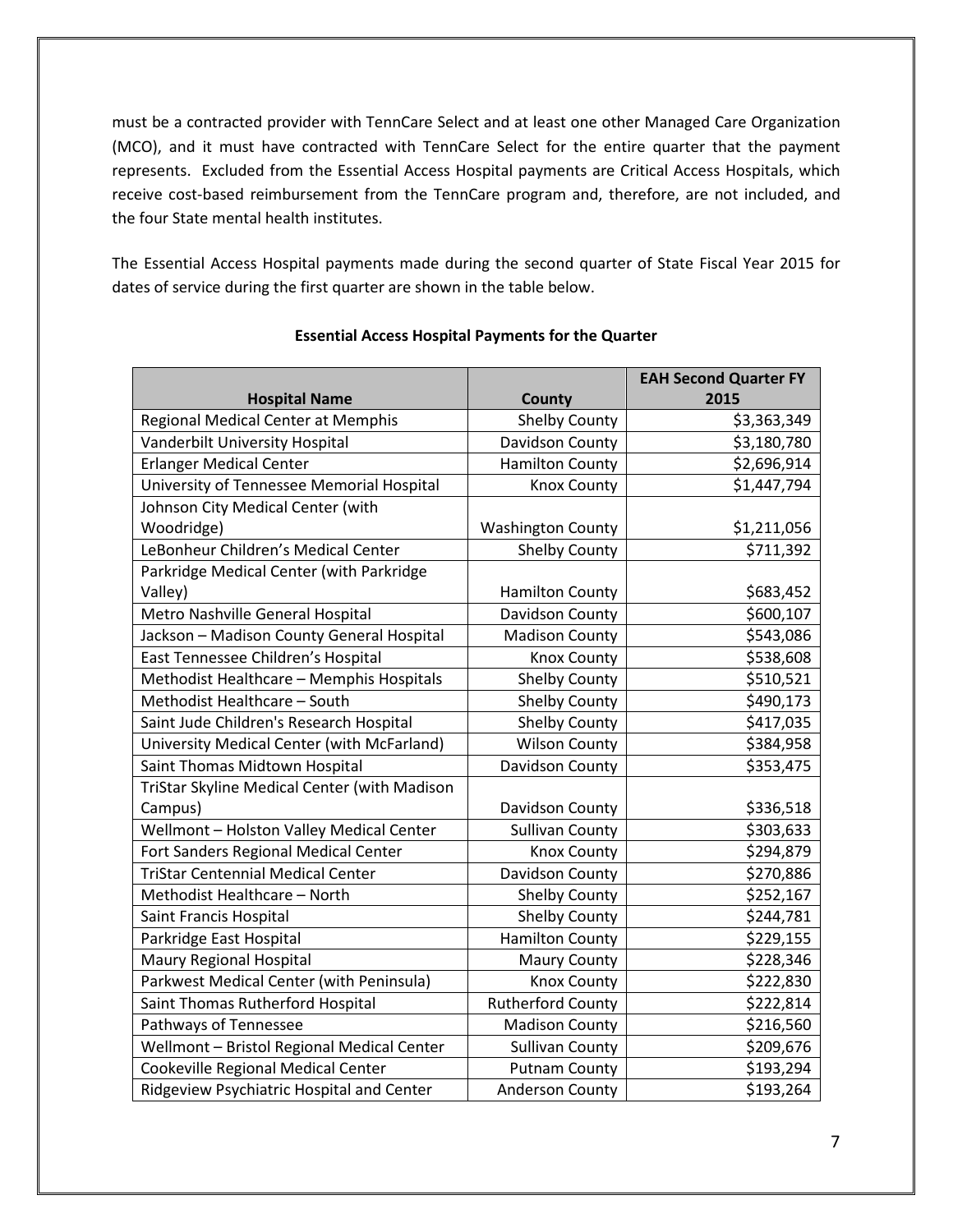|                                              |                          | <b>EAH Second Quarter FY</b> |
|----------------------------------------------|--------------------------|------------------------------|
| <b>Hospital Name</b>                         | County                   | 2015                         |
| Tennova Healthcare - Physicians Regional     |                          |                              |
| <b>Medical Center</b>                        | Knox County              | \$189,938                    |
| Methodist Hospital - Germantown              | Shelby County            | \$173,248                    |
| <b>Baptist Memorial Hospital for Women</b>   | <b>Shelby County</b>     | \$151,570                    |
| <b>Skyridge Medical Center</b>               | <b>Bradley County</b>    | \$140,976                    |
| <b>Blount Memorial Hospital</b>              | <b>Blount County</b>     | \$132,558                    |
|                                              | Montgomery               |                              |
| <b>Gateway Medical Center</b>                | County                   | \$130,914                    |
| <b>TriStar Horizon Medical Center</b>        | Dickson County           | \$128,908                    |
| <b>TriStar StoneCrest Medical Center</b>     | <b>Rutherford County</b> | \$120,823                    |
| <b>TriStar Summit Medical Center</b>         | Davidson County          | \$119,564                    |
| <b>NorthCrest Medical Center</b>             | <b>Robertson County</b>  | \$119,304                    |
| <b>Delta Medical Center</b>                  | <b>Shelby County</b>     | \$118,496                    |
| <b>Dyersburg Regional Medical Center</b>     | <b>Dyer County</b>       | \$115,578                    |
| <b>LeConte Medical Center</b>                | Sevier County            | \$113,800                    |
| Morristown - Hamblen Healthcare System       | Hamblen County           | \$112,403                    |
| Southern Hills Medical Center                | Davidson County          | \$111,027                    |
| <b>Heritage Medical Center</b>               | <b>Bedford County</b>    | \$108,399                    |
| <b>Sumner Regional Medical Center</b>        | <b>Sumner County</b>     | \$103,399                    |
| Takoma Regional Hospital                     | <b>Greene County</b>     | \$97,516                     |
| Tennova Healthcare - Newport Medical         |                          |                              |
| Center                                       | Cocke County             | \$92,871                     |
| Sweetwater Hospital Association              | Monroe County            | \$91,655                     |
| Laughlin Memorial Hospital                   | <b>Greene County</b>     | \$91,180                     |
| <b>Rolling Hills Hospital</b>                | <b>Williamson County</b> | \$90,176                     |
| Methodist Medical Center of Oak Ridge        | Anderson County          | \$88,050                     |
| <b>TriStar Hendersonville Medical Center</b> | <b>Sumner County</b>     | \$83,023                     |
| Harton Regional Medical Center               | Coffee County            | \$81,853                     |
| <b>Henry County Medical Center</b>           | <b>Henry County</b>      | \$80,948                     |
| Tennova Healthcare - LaFollette Medical      |                          |                              |
| Center                                       | Campbell County          | \$79,205                     |
| <b>Grandview Medical Center</b>              | <b>Marion County</b>     | \$77,642                     |
| <b>Sycamore Shoals Hospital</b>              | <b>Carter County</b>     | \$76,200                     |
| Skyridge Medical Center - Westside           | <b>Bradley County</b>    | \$74,929                     |
| Regional Hospital of Jackson                 | <b>Madison County</b>    | \$73,277                     |
| Baptist Memorial Hospital - Union City       | <b>Obion County</b>      | \$71,360                     |
| Lakeway Regional Hospital                    | Hamblen County           | \$70,905                     |
| Indian Path Medical Center                   | <b>Sullivan County</b>   | \$62,939                     |
| Wellmont Hawkins County Memorial Hospital    | <b>Hawkins County</b>    | \$60,217                     |
| Jellico Community Hospital                   | Campbell County          | \$60,177                     |
| Hardin Medical Center                        | Hardin County            | \$59,025                     |
| <b>McNairy Regional Hospital</b>             | <b>McNairy County</b>    | \$58,104                     |
| Starr Regional Medical Center - Athens       | <b>McMinn County</b>     | \$57,413                     |
| River Park Hospital                          | <b>Warren County</b>     | \$54,449                     |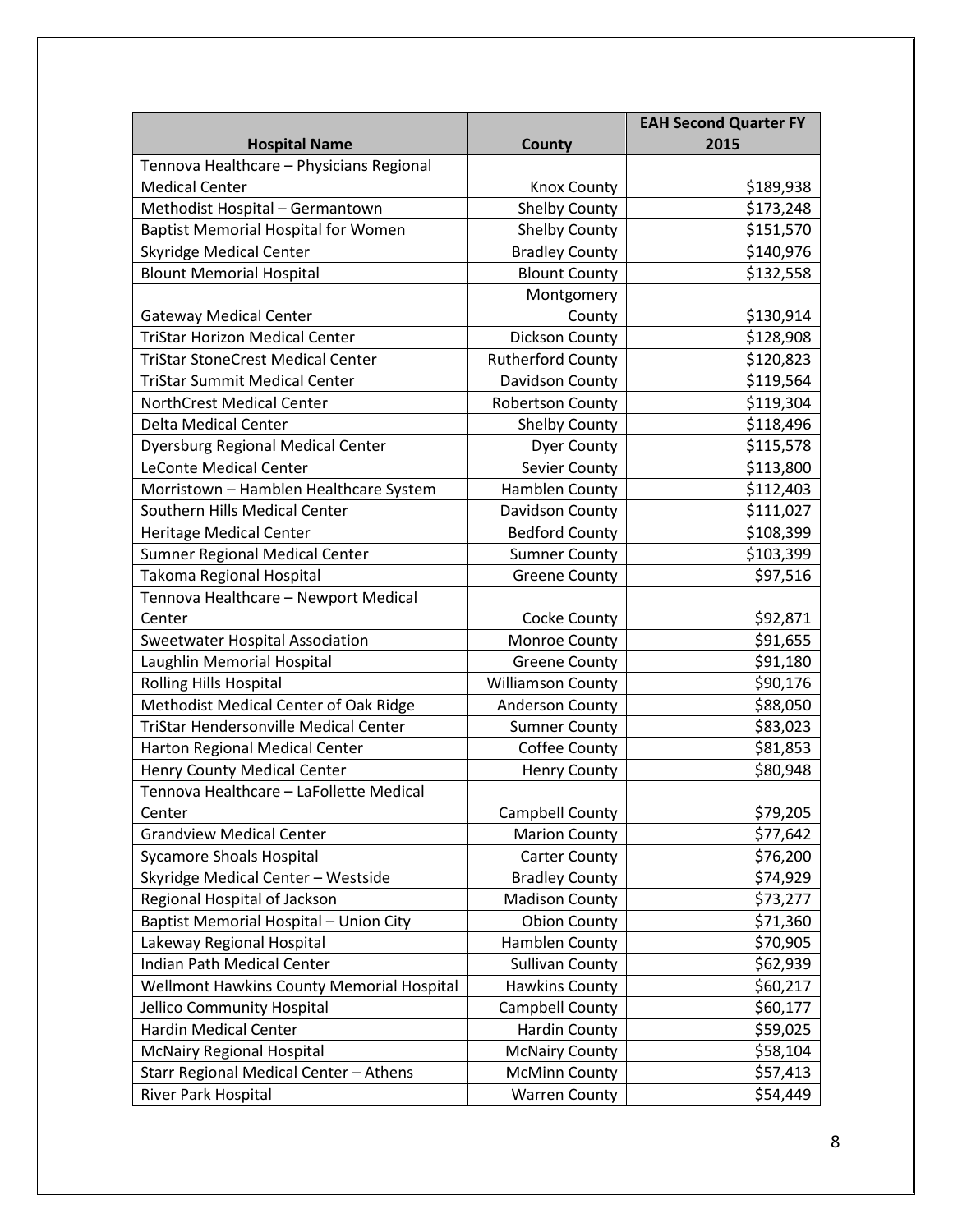|                                        |                         | <b>EAH Second Quarter FY</b> |
|----------------------------------------|-------------------------|------------------------------|
| <b>Hospital Name</b>                   | County                  | 2015                         |
| Henderson County Community Hospital    | <b>Henderson County</b> | \$46,884                     |
| <b>Roane Medical Center</b>            | Roane County            | \$43,619                     |
| United Regional Medical Center         | Coffee County           | \$41,621                     |
| Hillside Hospital                      | <b>Giles County</b>     | \$39,947                     |
| Crockett Hospital                      | Lawrence County         | \$39,751                     |
| Livingston Regional Hospital           | <b>Overton County</b>   | \$37,206                     |
| McKenzie Regional Hospital             | Carroll County          | \$35,515                     |
| <b>Haywood Park Community Hospital</b> | Haywood County          | \$35,107                     |
| <b>Volunteer Community Hospital</b>    | <b>Weakley County</b>   | \$33,309                     |
| <b>Bolivar General Hospital</b>        | Hardeman County         | \$30,941                     |
| <b>Wayne Medical Center</b>            | <b>Wayne County</b>     | \$29,982                     |
| Erlanger Health System - East Campus   | <b>Hamilton County</b>  | \$27,219                     |
| Baptist Memorial Hospital - Huntingdon | Carroll County          | \$27,076                     |
| DeKalb Community Hospital              | DeKalb County           | \$24,157                     |
| Methodist Healthcare - Fayette         | <b>Fayette County</b>   | \$22,069                     |
| <b>Emerald Hodgson Hospital</b>        | <b>Franklin County</b>  | \$10,075                     |
| <b>TOTAL</b>                           |                         | \$25,000,000                 |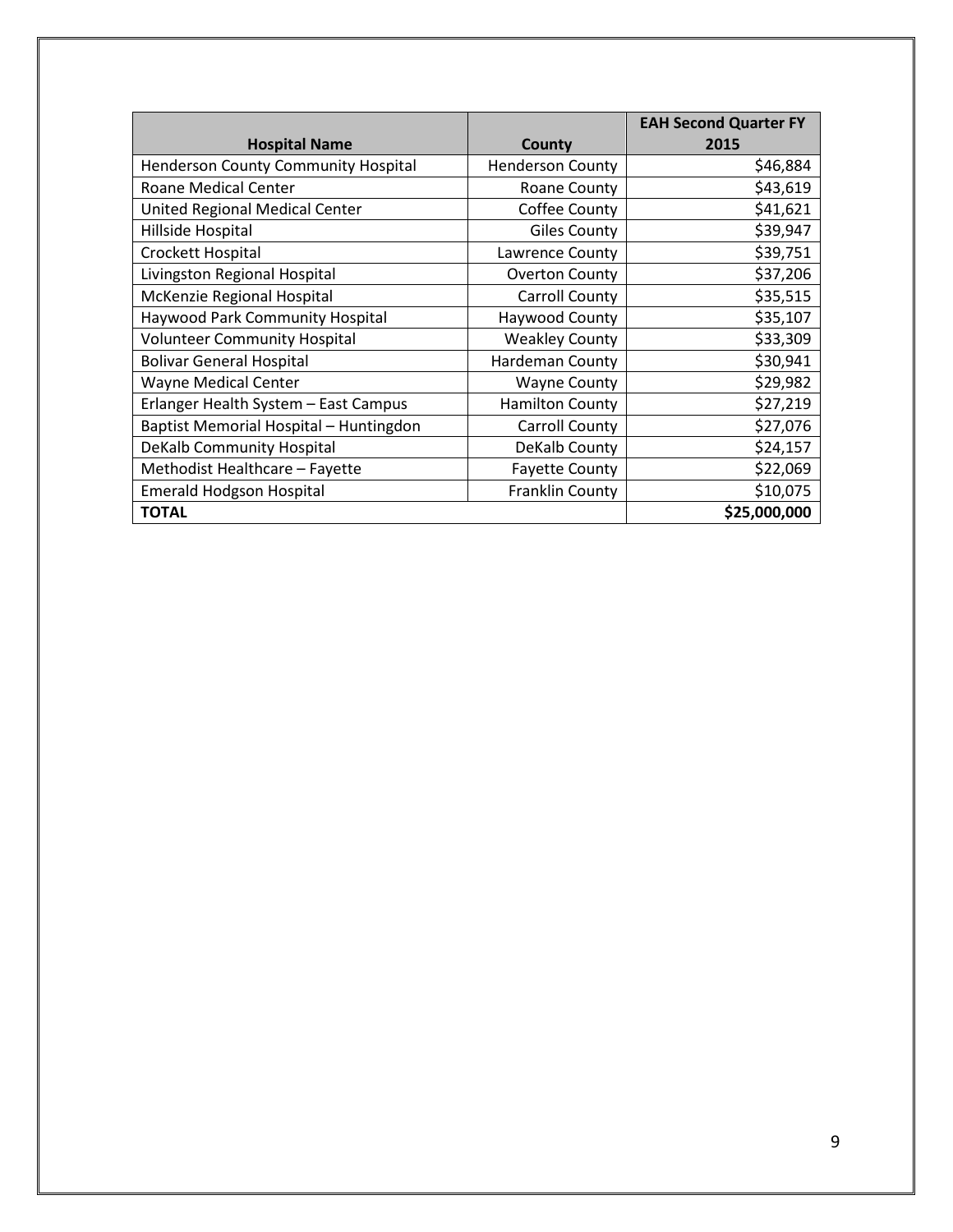## **Number of Recipients on TennCare and Costs to the State**

During the month of December 2014, there were 1,326,199 Medicaid eligibles and 19,375 Demonstration eligibles enrolled in TennCare, for a total of 1,345,574 persons.

Estimates of TennCare spending for the second quarter of State Fiscal Year 2015 are summarized in the table below.

| <b>Spending Category</b> | 2 <sup>nd</sup> Quarter* |
|--------------------------|--------------------------|
| MCO services**           | \$1,661,999,500          |
| Dental services          | \$37,861,900             |
| Pharmacy services        | \$242,010,400            |
| Medicare "clawback"***   | \$41,614,200             |

*\*These figures are cash basis as of December 29 and are unaudited.*

*\*\*This figure includes Integrated Managed Care MCO expenditures.*

 $\overline{a}$ 

*\*\*\*The Medicare Part D clawback is money states are required to pay to the federal government to help offset costs the federal government incurs by covering the prescription benefit for enrollees who have both Medicare and Medicaid.*

## **Viability of MCCs in the TennCare Program**

**Claims payment analysis.** TennCare's prompt pay requirements may be summarized as shown below.

| <b>Entity</b> | <b>Standard</b>                                                      | <b>Authority</b>        |
|---------------|----------------------------------------------------------------------|-------------------------|
| <b>MCOs</b>   | 90% of clean claims for payment for services delivered to            | T.C.A. $§$ 56-32-126(b) |
| (non-CHOICES  | TennCare enrollees are processed and, if appropriate, paid           |                         |
| services)     | within 30 calendar days of the receipt of such claims.               |                         |
|               |                                                                      |                         |
|               | 99.5% of all provider claims are processed, and, if                  |                         |
|               | appropriate, paid within 60 calendar days of receipt.                |                         |
| <b>MCOs</b>   | 90% of clean electronically submitted Nursing Facility and           | TennCare contract       |
| (CHOICES      | applicable Home and Community Based Services claims <sup>4</sup> are |                         |
| services)     | processed and paid within 14 calendar days of receipt.               |                         |
|               |                                                                      |                         |
|               | 99.5% of clean electronically submitted Nursing Facility and         |                         |
|               | applicable Home and Community Based Services claims <sup>5</sup> are |                         |
|               | processed and paid within 21 calendar days of receipt.               |                         |

<span id="page-9-1"></span><span id="page-9-0"></span><sup>&</sup>lt;sup>4</sup> Excludes Personal Emergency Response Systems (PERS), assistive technology, minor home modifications, and pest control claims. Claims for delivery of these services are handled like general MCO claims.  $<sup>5</sup>$  Ibid.</sup>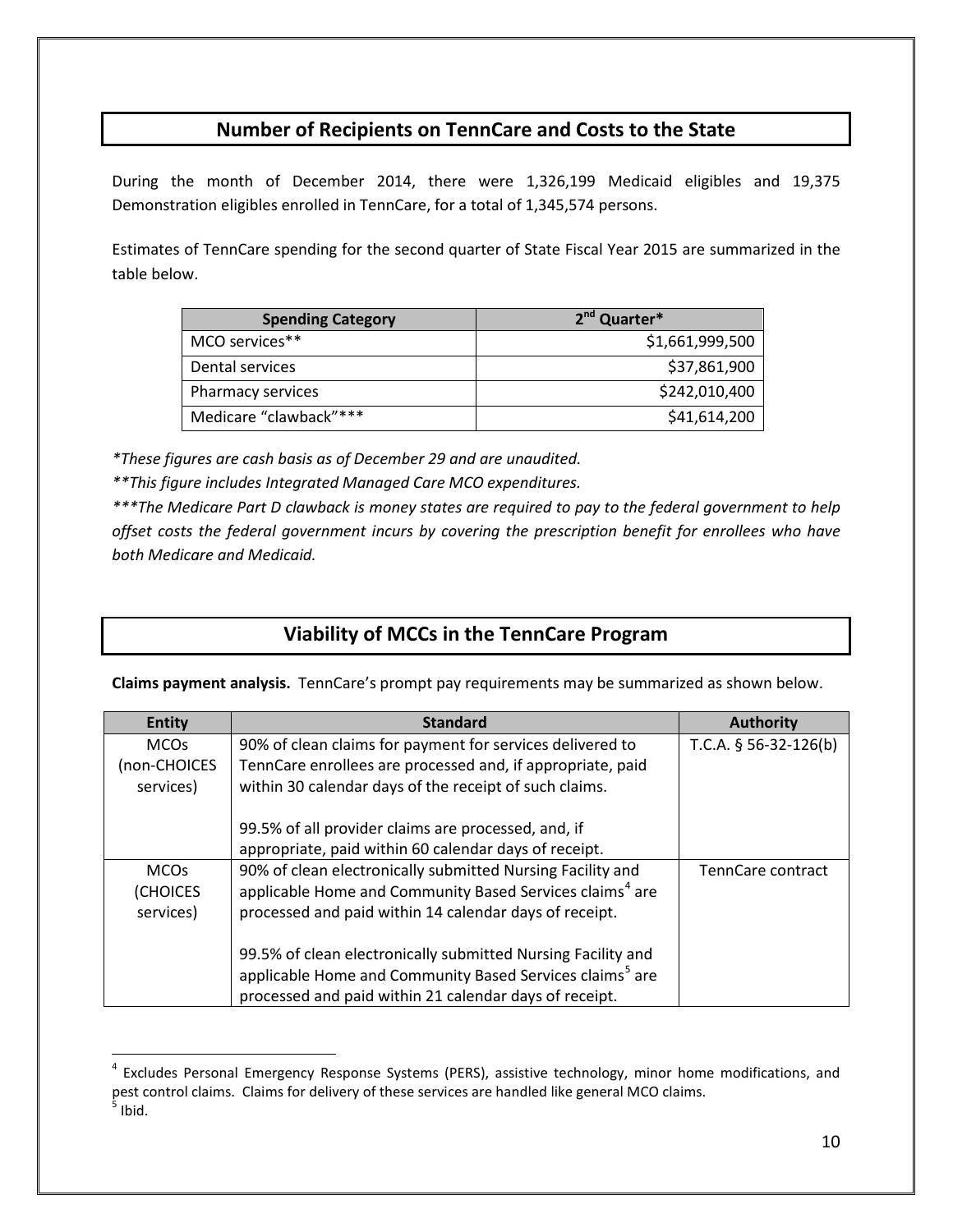| <b>Entity</b> | <b>Standard</b>                                              | <b>Authority</b>     |
|---------------|--------------------------------------------------------------|----------------------|
| <b>DBM</b>    | 90% of clean claims for payment for services delivered to    | TennCare contract    |
|               | TennCare enrollees are processed, and, if appropriate, paid  | and in accordance    |
|               | within 30 calendar days of the receipt of such claims.       | with T.C.A. § 56-32- |
|               |                                                              | 126(b)               |
|               | 99.5% of all provider claims are processed, and, if          |                      |
|               | appropriate, paid within 60 calendar days of receipt.        |                      |
| <b>PBM</b>    | 100% of all clean claims submitted by pharmacy providers are | TennCare contract    |
|               | paid within 10 calendar days of receipt.                     |                      |

The MCOs, the DBM, and the PBM are required to submit monthly claims data files of all TennCare claims processed to the Tennessee Department of Commerce and Insurance (TDCI) for verification of statutory and contractual prompt pay compliance. The plans are required to separate their claims data by TennCare Contract (i.e., East, Middle, or West Grand Region) and by subcontractor (e.g., claims processed by a vision benefits manager). Furthermore, the MCOs are required to identify separately non-emergency transportation (NEMT) claims in the data files. Finally, the MCOs are required to submit separate claims data files representing a subset of electronically submitted Nursing Facility and applicable Home and Community Based Services claims for CHOICES enrollees. TDCI then performs an analysis and reports the results of the prompt pay analyses by NEMT and CHOICES claim types, by subcontractor, by TennCare contract, and by total claims processed for the month.

If an MCO does not comply with the prompt pay requirements based on the total claims processed in a month, TDCI has the statutory authority to levy an administrative penalty of \$10,000 for each month of non-compliance after the first instance of non-compliance was reported to the plan. The TennCare Bureau can also assess liquidated damages pursuant to the terms of the Contractor Risk Agreement. If the DBM and PBM do not meet their contractual prompt pay requirements, only the TennCare Bureau can assess applicable liquidated damages against these entities.

**Net worth requirement.** By statute, the minimum net worth requirement for each TennCare MCO is calculated based on premium revenue for the most recent calendar year, as well as any TennCare payments made to the MCO that are not reported as premium revenue.

During this quarter, the MCOs submitted their National Association of Insurance Commissioners (NAIC) Third Quarter 2014 Financial Statements. As of September 30, 2014, TennCare MCOs reported net worth as indicated in the table below.<sup>[6](#page-10-0)</sup>

| <b>MCO</b>           | <b>Net Worth</b>   | Reported         | Excess/       |
|----------------------|--------------------|------------------|---------------|
|                      | <b>Requirement</b> | <b>Net Worth</b> | (Deficiency)  |
| Amerigroup Tennessee | \$17,550,992       | \$150,780,558    | \$133,229,566 |

<span id="page-10-0"></span> $6$  The "Net Worth Requirement" and "Reported Net Worth" figures in the table are based on the MCOs' companywide operations, not merely their TennCare operations. Amerigroup and Volunteer State Health Plan, for instance, operate Medicare Advantage Plans, while UnitedHealthcare has several lines of business in Illinois, Iowa, Virginia, and Tennessee.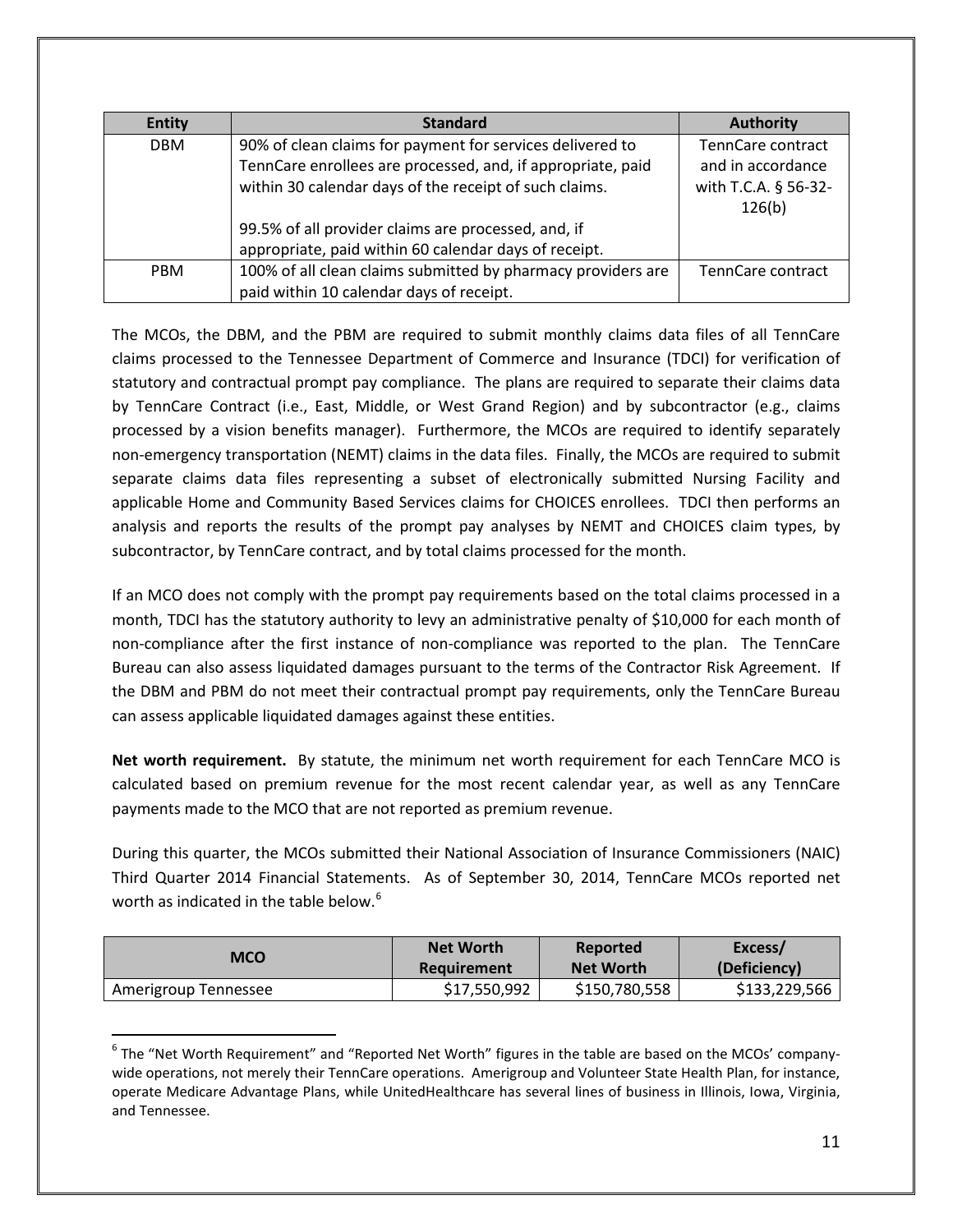| <b>MCO</b>                                                                           | <b>Net Worth</b><br>Requirement | Reported<br><b>Net Worth</b> | Excess/<br>(Deficiency) |
|--------------------------------------------------------------------------------------|---------------------------------|------------------------------|-------------------------|
| UnitedHealthcare Plan of the River<br>(UnitedHealthcare Community<br>Valley<br>Plan) | \$64,885,278                    | \$520,961,787                | \$456,076,509           |
| Volunteer State Health Plan (BlueCare<br>& TennCare Select)                          | \$34,942,038                    | \$310,096,757                | \$275,154,719           |

All TennCare MCOs met their minimum net worth requirements as of September 30, 2014.

## **Success of Fraud Detection and Prevention**

The mission of the Tennessee Office of Inspector General (OIG) is: *To identify, investigate, and prosecute persons who commit fraud or abuse against the TennCare program and to recoup money owed to the State of Tennessee.* The OIG staff receives case information from a variety of sources, including local law enforcement, the TennCare Bureau, Health Related Boards (HRB), the Department of Human Services (DHS), other State agencies, health care providers, Managed Care Contractors (MCCs), and the general public via the OIG website, fax, written correspondence, and phone calls to the OIG hotline. The statistics for the second quarter of Fiscal Year 2015 are as follows:

### **TennCare Fraud & Abuse: Cases Received**

|                             | <b>Quarter</b> |
|-----------------------------|----------------|
| <b>TennCare Fraud Cases</b> | 1.486          |
| TennCare Abuse Cases*       | 738            |

*\* Abuse cases may be referred to the appropriate Managed Care Contractor (MCC), the TennCare Bureau, or DHS for further review/action.*

|                                                 | Quarter   |
|-------------------------------------------------|-----------|
| <b>Court Fines</b>                              | \$23,800  |
| <b>Court Costs &amp; Taxes</b>                  | \$3,247   |
| <b>Court Ordered Restitution</b>                | \$114,797 |
| Court Ordered Restitution Received <sup>8</sup> | \$52,615  |
| Drug Funds/Forfeitures                          | \$666     |

## **Criminal Court: Fines & Costs Imposed**

<span id="page-11-0"></span> $<sup>7</sup>$  This total represents a 147 percent increase over court ordered restitution achieved during the July-September</sup> 2014 quarter and a 255 percent increase over restitution achieved during the October-December 2013 quarter. The rise in court ordered restitution coincides with the OIG's greater focus on eligibility cases (e.g., false reporting of income or household composition, living out of state while continuing to draw TennCare benefits, etc.), which involve greater sums of money because of associated medical and pharmacy costs.<br><sup>8</sup> Restitution may have been ordered in a quarter earlier than the quarter in which payment was actually received.

<span id="page-11-1"></span>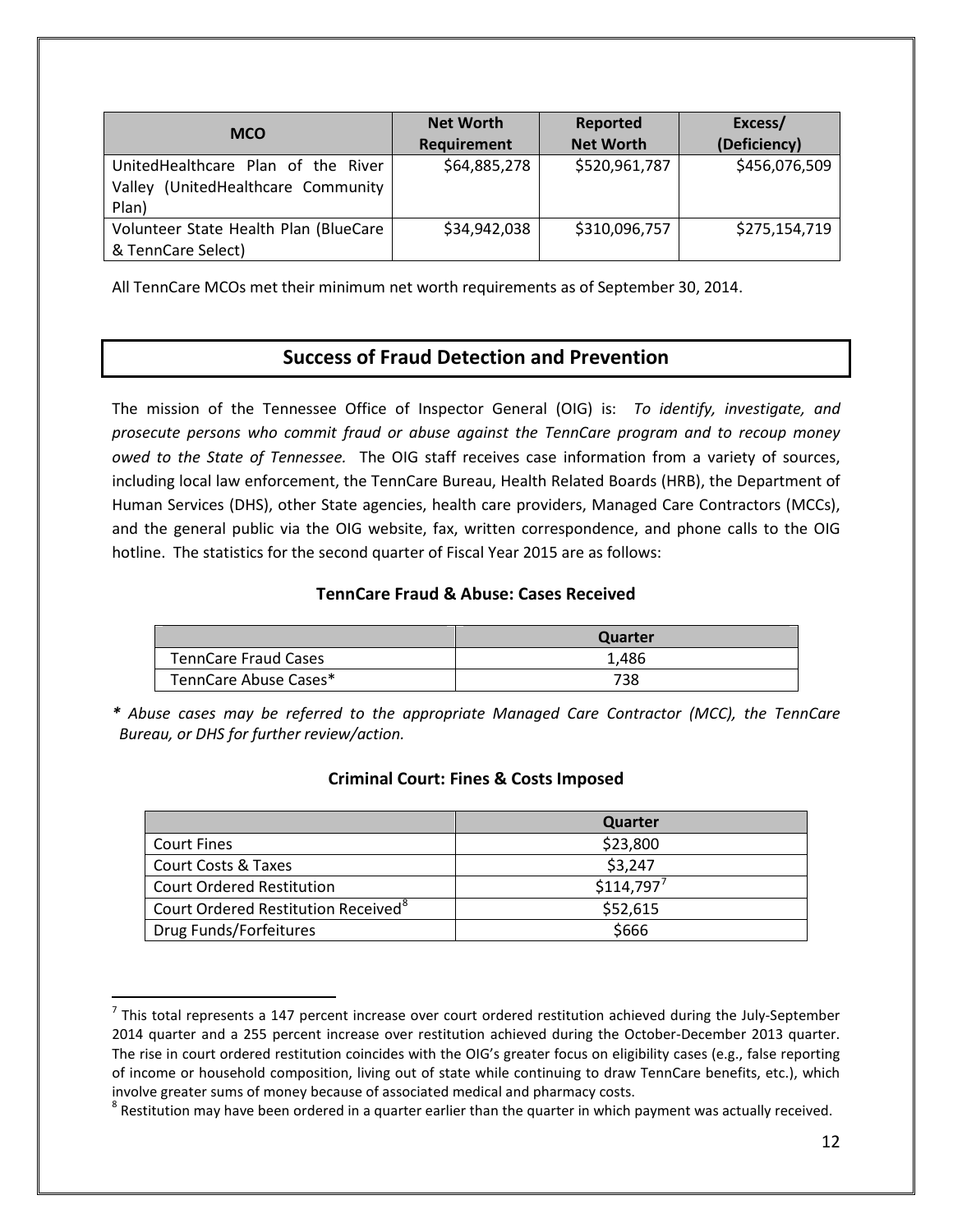The OIG aggressively pursues enrollees who are alleged to have committed fraud or abuse against the TennCare program. The primary criminal case types are: prescription drug cases (illegal sale of prescription medication, drug seekers, doctor shopping, and forging prescriptions), gaining TennCare eligibility by claiming a child who does not actually live in the home, and ineligible individuals using TennCare recipients' benefits.

### **Arrest Totals**

|                           | Quarter | FY 15 to Date |
|---------------------------|---------|---------------|
| Individuals Arrested      | 63      | 117           |
| Criminal Counts / Charges | 204     | 413           |

#### **OIG Case Recoupment & Civil Court Judgments**

|                                               | Quarter  |
|-----------------------------------------------|----------|
| Consent Orders & Civil Judgments <sup>9</sup> | \$34,254 |
| Recoupments Received $^{10}$                  | \$44,615 |

#### **Recommendations for Review**

|                                                 | Quarter      |
|-------------------------------------------------|--------------|
| Recommended TennCare Terminations <sup>11</sup> | 231          |
| Potential Savings <sup>12</sup>                 | \$844,626.09 |

During the October-December 2014 quarter, two OIG Special Agents collaborated with the Social Security Administration's Cooperative Disability Investigations (CDI) Unit. This Unit's mission is to combat fraud by investigating questionable statements and activities of claimants, medical providers, interpreters, or other service providers who facilitate or promote disability fraud at the state and federal levels. The work of the CDI Unit supports the strategic goal of ensuring the integrity of Social Security programs with zero tolerance for fraud and abuse. This work ties in closely with OIG's mission of stopping TennCare fraud.

<span id="page-12-0"></span> $9$  This total reflects dollars identified for recoupment by the OIG in such non-criminal contexts as civil cases,

<span id="page-12-2"></span>

<span id="page-12-1"></span>administrative hearings, and voluntary reimbursements to TennCare.<br><sup>10</sup> A recoupment may be received in a quarter other than the one in which it is ordered.<br><sup>11</sup> Recommendations that enrollees' TennCare coverage should be review and determination of appropriate action. These recommendations are based on information received and reviewed by the OIG. The Bureau determines whether these referrals meet the criteria for termination.<br><sup>12</sup> Savings are determined by multiplying the number of enrollees whose coverage would be terminated, assuming

<span id="page-12-3"></span>all of the State's criteria for termination are met, by the average annual cost per enrollee for MCO, pharmacy, and dental services (currently, \$3,656.39).